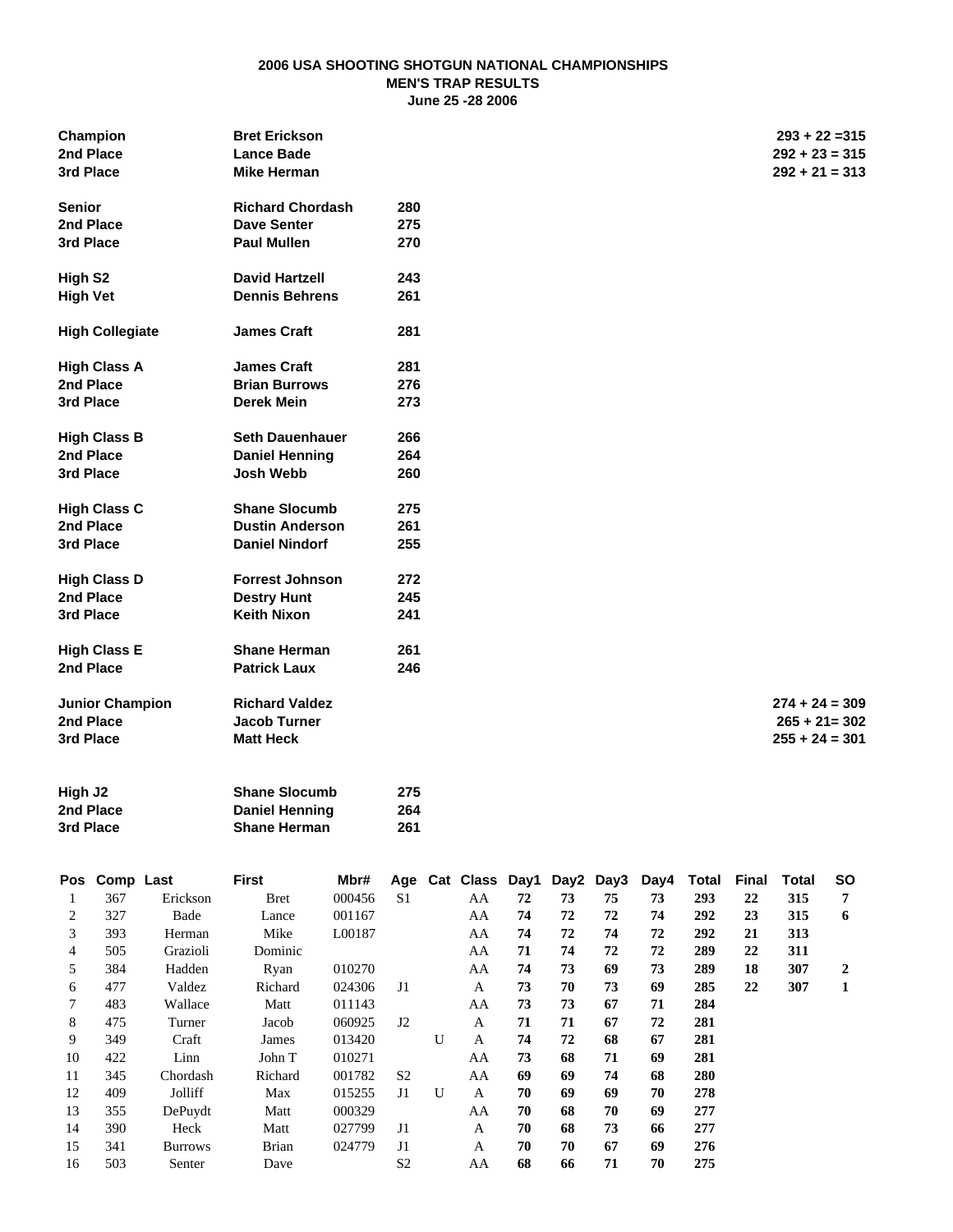| 17       | 468        | Slocumb        | Shane          | 029952           | J2             |            | $\mathbf C$   | 67       | 66 | 70 | 72 | 275        |
|----------|------------|----------------|----------------|------------------|----------------|------------|---------------|----------|----|----|----|------------|
| 18       | 435        | Mein           | Derrick        | 013123           |                | U          | A             | 66       | 71 | 64 | 72 | 273        |
| 19       | 404        | Inman          | Seth           | 011272           |                |            | AA            | 66       | 69 | 72 | 66 | 273        |
| 20       | 465        | <b>Skaggs</b>  | Cary           | 015777           |                |            | AA            | 68       | 70 | 66 | 68 | 272        |
| 21       | 408        | Johnson        | Forrest Tucker | 031050           | J1             |            | ${\bf D}$     | 68       | 68 | 68 | 68 | 272        |
| 22       | 380        | Graves         | Todd           | 000450           |                |            | AA            | 65       | 67 | 71 | 68 | 271        |
| 23       | 469        | Smiley         | Calvin         | 017604           | J1             |            | A             | 71       | 69 | 65 | 66 | 271        |
| 24       | 437        | Mullen         | Paul           | 013205           | S <sub>2</sub> |            | A             | 68       | 68 | 66 | 68 | 270        |
| 25       | 321        | Agee           | James          | 011956           |                |            | AA            | 70       | 64 | 67 | 67 | 268        |
| 26       | 481        | Waite          | Daniel E.      | 016280           | J1             |            | A             | 66       | 69 | 66 | 66 | 267        |
| 27       | 352        | Dauenhauer     | Seth           | 012459           |                |            | B             | 70       | 65 | 68 | 63 | 266        |
| 28       | 386        | Harris         | Miles          | 015757           |                | U          | A             | 65       | 66 | 65 | 69 | 265        |
| 29       | 392        | Henning        | Daniel         | 023042           | J2             |            | B             | 72       | 68 | 61 | 63 | 264        |
| 30       | 443        | Nickols        | Drew           | 029985           | J1             |            | A             | 67       | 67 | 64 | 66 | 264        |
| 31       | 473        | Taylor         | Mark           | 010561           |                |            | AA            | 65       | 69 | 63 | 66 | 263        |
| 32       | 353        | Delaney        | Jarrett        | 016076           |                |            | A             | 66       | 67 | 65 | 65 | 263        |
| 33       | 387        | Harris         | Tyler          | 015756           | J1             | U          | A             | 62       | 70 | 64 | 66 | 262        |
| 34       | 324        | Anderson*      | Dustin         | 031067           | J3             |            | $\mathsf{C}$  | 65       | 69 | 61 | 66 | 261        |
| 35       | 394        | Herman         | Shane M        | 031013           | J2             |            | E             | 68       | 67 | 61 | 65 | 261        |
| 36       | 502        | Behrens        | Dennis         | L00149           |                | <b>VET</b> | A             | 66       | 65 | 65 | 65 | 261        |
| 37       | 488        | Webb           | Josh           | 030006           | J2             |            | B             | 65       | 62 | 67 | 66 | 260        |
| 38       | 427        | Macek          | Steven         | 027305           | J <sub>1</sub> |            | B             | 66       | 68 | 65 | 61 | 260        |
| 39       | 331        | <b>Beavers</b> | Scott          | L00163           |                |            | AA            | 55       | 64 | 67 | 69 | 255        |
| 40       | 444        | Nindorf        | Daniel         | 015776           | S <sub>1</sub> |            | $\mathsf{C}$  | 62       | 66 | 64 | 63 | 255        |
| 41       | 338        | Breeze*        | Joseph (Fritz) | 000295           |                | <b>VET</b> | $\mathsf{C}$  | 64       | 63 | 62 | 64 | 253        |
| 42       | 411        | Julig          | Jeffrey        | 028091           |                |            | $\mathsf C$   | 60       | 66 | 65 | 62 | 253        |
| 43       | 494        | Wilder         | D. Sean        | 026439           |                |            | $\mathsf{C}$  | 64       | 62 | 64 | 62 | 252        |
| 44       | 487        | Warner         | Mark           | 013428           | S <sub>1</sub> |            | $\mathsf{C}$  | 63       | 65 | 67 | 57 | 252        |
| 45       | 401        | Holtzclaw      | Steve          | L00164           | S1             |            | AA            | 64       | 65 | 60 | 62 | 251        |
| 46       | 482        | Wallace        | Casey(Jake)    | 027277           | J2             |            | $\, {\bf B}$  | 62       | 66 | 65 | 58 | 251        |
| 47       | 361        | Dorak          | <b>Brett</b>   | 031252           |                | U          | AA            | 63       | 67 | 58 | 62 | 250        |
| 48       | 350        | Cramer         | Donald         | 024377           |                |            | $\, {\bf B}$  | 61       | 65 | 64 | 59 | 249        |
| 49       | 414        | Kiernan*       | Chris          | 001558           |                |            | AA            | 66       | 69 | 68 | 44 | 247        |
| 50       | 420        | Laux           | J. Patrick     | 029937           | S <sub>1</sub> |            | E             | 64       | 62 | 61 | 59 | 246        |
| 51       | 399        | Holliday       | Harold         | 012892           |                | <b>VET</b> | $\mathcal{C}$ | 61       | 59 | 63 | 63 | 246        |
| 52       | 403        | Hunt           | Destry         | 028122           | J2             |            | D             | 63       | 60 | 63 | 59 | 245        |
| 53       | 490        | Weger          | John B         | 024469           |                |            | AA            | 64       | 61 | 62 | 58 | 245        |
| 54       | 337        | <b>Bracco</b>  | Robert         | 012426           | S1             |            | $\mathbf C$   | 60       | 60 | 61 | 62 | 243        |
| 55       |            |                |                | 000239           | S <sub>2</sub> |            | B             | 64       | 60 | 62 | 57 |            |
|          | 389<br>417 | Hartzell       | David          |                  | $\rm S1$       |            | $\mathsf C$   | 61       | 57 | 59 | 65 | 243<br>242 |
| 56       |            | Kruger         | David          | 002026           |                |            |               |          |    |    |    |            |
| 57<br>58 | 325        | Ansley         | Keith          | 017398<br>013121 | S <sub>1</sub> |            | $\mathsf C$   | 60<br>58 | 58 | 62 | 61 | 241        |
|          | 445        | Nixon          | J Keith        |                  | S <sub>1</sub> |            | D             |          | 63 | 60 | 60 | 241        |
| 59       | 358        | Dietl          | Chuck          | 000311           | S <sub>2</sub> |            | B             | 58       | 60 | 65 | 57 | 240        |
| 60       | 405        | Inman          | Walter         | 009739           |                | <b>VET</b> | $\mathsf{C}$  | 62       | 67 | 62 | 49 | 240        |
| 61       | 436        | Mosier         | Greg           | 027560           | J1             |            | $\mathbf C$   | 59       | 57 | 60 | 62 | 238        |
| 62       | 486        | Wang*          | Shiu-Lun       | 010556           | S <sub>2</sub> |            | D             | 55       | 58 | 64 | 61 | 238        |
| 63       | 491        | Weger          | Johnny         | 013730           | S2             |            | B             | 62       | 59 | 61 | 56 | 238        |
| 64       | 370        | Fiddes         | Cameron        | 024415           | J2             |            | D             | 58       | 64 | 57 | 58 | 237        |
| 65       | 449        | Perry          | Tim            | 001758           | S <sub>1</sub> |            | $\mathsf{C}$  | 66       | 56 | 58 | 57 | 237        |
| 66       | 501        | Gordon         | Malcolm        |                  | S <sub>2</sub> |            | D             | 59       | 60 | 59 | 58 | 236        |
| 67       | 410        | Chevalier      | Judson         | 024280           | $\rm J2$       |            | $\mathsf C$   | 53       | 55 | 61 | 62 | 231        |
| 68       | 480        | Verkamp        | Russ           | 029369           | S <sub>2</sub> |            | $\mathsf{C}$  | 57       | 61 | 58 | 55 | 231        |
| 69       | 430        | McAdams        | Shawn          |                  |                |            | $\mathbf A$   | 60       | 59 | 51 | 58 | 228        |
| 70       | 373        | Fountain       | Matthew        | 030927           | J2             |            | AA            | 56       | 58 | 60 | 54 | 228        |
| 71       | 371        | Fiddes         | John           | 024414           | S <sub>2</sub> |            | ${\bf E}$     | 59       | 58 | 51 | 60 | 228        |
| 72       | 376        | Furman         | George         | 009075           |                |            | $\, {\bf B}$  | 59       | 57 | 51 | 59 | 226        |
| 73       | 479        | Vandam         | Patrick        | 030150           |                | U          | AA            | 57       | 60 | 59 | 49 | 225        |
| 74       | 359        | Dinnie         | James          | 001866           |                | <b>VET</b> | ${\bf C}$     | 56       | 54 | 59 | 54 | 223        |
| 75       | 504        | Richardson     | <b>Brett</b>   |                  | J <sub>2</sub> |            | $\mathbf A$   | 58       | 53 | 60 | 52 | 223        |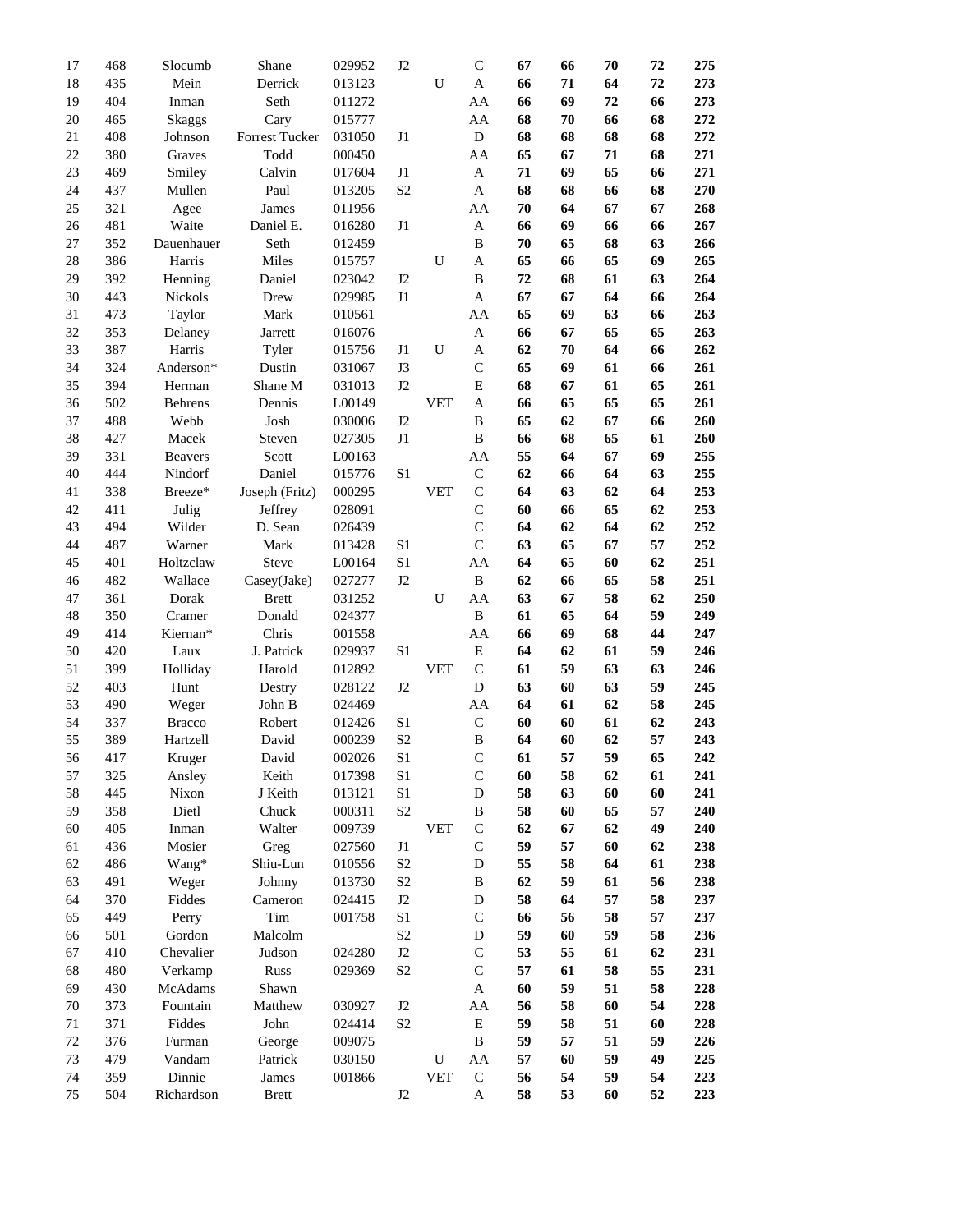| 76  | 459       | Schooler       | Tom            | 027593                           |                |             | AA            | 61         | 61               | 46               | 51        | 219          |       |              |
|-----|-----------|----------------|----------------|----------------------------------|----------------|-------------|---------------|------------|------------------|------------------|-----------|--------------|-------|--------------|
| 77  | 360       | DiOrio         | David          | L00045                           |                | <b>VET</b>  | ${\bf D}$     | 59         | 51               | 54               | 50        | 214          |       |              |
| 78  | 432       | McCann, Jr.    | Rickey G       | 031201                           |                |             | ${\bf E}$     | 56         | 59               | 47               | 52        | 214          |       |              |
| 79  | 326       | Baber          | Thomas         | 001673                           | S <sub>2</sub> |             | $\mathbf D$   | 55         | 49               | 52               | 55        | 211          |       |              |
| 80  | 438       | Mullins**      | John T         | 023201                           | $\rm J1$       | $\mathbf U$ | AA            | 69         | 72               | 70               | $\bf{0}$  | 211          |       |              |
| 81  | 478       | Van Gilder     | Austin         | 031297                           | J2             |             | ${\bf E}$     | 48         | 54               | 44               | 57        | 203          |       |              |
| 82  | 419       | Lackey         | Curtis         | 001080                           | S1             |             | ${\bf D}$     | 51         | 54               | 44               | 49        | 198          |       |              |
| 83  | 368       | Evans          | Steven         | 029914                           | $\rm J1$       | U           | ${\bf E}$     | 49         | 50               | 46               | 45        | 190          |       |              |
| 84  | 506       | Mitchell*      | Carson         |                                  |                |             | ${\bf E}$     | 45         | 47               | 47               | 46        | 185          |       |              |
| 85  | 344       | Chiang         | Kirk           | 018085                           | J2             |             | ${\bf E}$     | $\pmb{0}$  | 60               | 52               | 49        | 161          |       |              |
| 86  | 418       | Kruger         | Kraig          | 019426                           |                |             | $\, {\bf B}$  | 63         | $\boldsymbol{0}$ | $\boldsymbol{0}$ | $\bf{0}$  | 63           |       |              |
|     |           |                |                | <b>JUNIOR MEN'S TRAP RESULTS</b> |                |             |               |            |                  |                  |           |              |       |              |
| Pos | Comp Last |                | <b>First</b>   | Mbr#                             |                |             | Age Cat Class | Day1       |                  | Day2 Day3        | Day4      | <b>Total</b> | Final | <b>Total</b> |
| 1   | 477       | Valdez         | Richard        | 024306                           | J1             |             | $\mathbf{A}$  | 73         | 70               | 73               | 69        | 285          | 24    | 309          |
| 2   | 475       | Turner         | Jacob          | 060925                           | $\rm J2$       |             | $\mathbf{A}$  | ${\bf 71}$ | 71               | 67               | 72        | 281          | 21    | 302          |
| 3   | 390       | Heck           | Matt           | 027799                           | J1             |             | $\mathbf A$   | 70         | 68               | 73               | 66        | 277          | 24    | 301          |
| 4   | 409       | Jolliff        | Max            | 015255                           | J1             | U           | A             | 70         | 69               | 69               | 70        | 278          | 21    | 299          |
| 5   | 341       | <b>Burrows</b> | <b>Brian</b>   | 024779                           | $\mathbf{J}1$  |             | $\mathbf{A}$  | 70         | 70               | 67               | 69        | 276          | 22    | 298          |
| 6   | 468       | Slocumb        | Shane          | 029952                           | $\rm J2$       |             | $\mathbf C$   | 67         | 66               | 70               | 72        | 275          | 18    | 293          |
| 7   | 408       | Johnson        | Forrest Tucker | 031050                           | $\mathbf{J}1$  |             | $\mathbf D$   | 68         | 68               | 68               | 68        | 272          |       |              |
| 8   | 469       | Smiley         | Calvin         | 017604                           | $\mathbf{J}1$  |             | $\mathbf{A}$  | 71         | 69               | 65               | 66        | 271          |       |              |
| 9   | 481       | Waite          | Daniel E.      | 016280                           | J1             |             | $\mathbf A$   | 66         | 69               | 66               | 66        | 267          |       |              |
| 10  | 392       | Henning        | Daniel         | 023042                           | J2             |             | $\, {\bf B}$  | 72         | 68               | 61               | 63        | 264          |       |              |
| 11  | 443       | Nickols        | Drew           | 029985                           | $\mathbf{J}1$  |             | $\mathbf{A}$  | 67         | 67               | 64               | 66        | 264          |       |              |
| 12  | 387       | Harris         | Tyler          | 015756                           | J1             | $\mathbf U$ | $\mathbf A$   | 62         | 70               | 64               | 66        | 262          |       |              |
| 13  | 324       | Anderson*      | Dustin         | 031067                           | $\mathbf{J}3$  |             | $\mathbf C$   | 65         | 69               | 61               | 66        | 261          |       |              |
| 14  | 394       | Herman         | Shane M        | 031013                           | J2             |             | ${\bf E}$     | 68         | 67               | 61               | 65        | 261          |       |              |
| 15  | 488       | Webb           | Josh           | 030006                           | $\rm J2$       |             | $\, {\bf B}$  | 65         | 62               | 67               | 66        | 260          |       |              |
| 16  | 427       | Macek          | Steven         | 027305                           | J1             |             | $\, {\bf B}$  | 66         | 68               | 65               | 61        | 260          |       |              |
| 17  | 482       | Wallace        | Casey(Jake)    | 027277                           | $\rm J2$       |             | $\, {\bf B}$  | 62         | 66               | 65               | 58        | 251          |       |              |
| 18  | 403       | Hunt           | Destry         | 028122                           | $\rm J2$       |             | $\mathbf D$   | 63         | 60               | 63               | 59        | 245          |       |              |
| 19  | 436       | Mosier         | Greg           | 027560                           | J1             |             | $\mathbf C$   | 59         | 57               | 60               | 62        | 238          |       |              |
| 20  | 370       | Fiddes         | Cameron        | 024415                           | $\rm J2$       |             | $\mathbf D$   | 58         | 64               | 57               | 58        | 237          |       |              |
| 21  | 410       | Chevalier      | Judson         | 024280                           | $\rm J2$       |             | $\mathbf C$   | 53         | 55               | 61               | 62        | 231          |       |              |
| 22  | 373       | Fountain       | Matthew        | 030927                           | $\rm J2$       |             | AA            | 56         | 58               | 60               | 54        | 228          |       |              |
| 23  | 504       | Richardson     | <b>Brett</b>   |                                  | J2             |             | $\mathbf{A}$  | 58         | 53               | 60               | 52        | 223          |       |              |
| 24  | 438       | Mullins**      | John T         | 023201                           | $\mathbf{J}1$  | $\mathbf U$ | AA            | 69         | 72               | 70               | $\pmb{0}$ | 211          |       |              |
| 25  | 478       | Van Gilder     | Austin         | 031297                           | $\rm J2$       |             | ${\bf E}$     | 48         | 54               | 44               | 57        | 203          |       |              |
| 26  | 368       | Evans          | Steven         | 029914                           | J1             | U           | ${\bf E}$     | 49         | 50               | 46               | 45        | 190          |       |              |
| 27  | 344       | Chiang         | Kirk           | 018085                           | J2             |             | E             | $\bf{0}$   | 60               | 52               | 49        | 161          |       |              |
|     |           |                |                |                                  |                |             |               |            |                  |                  |           |              |       |              |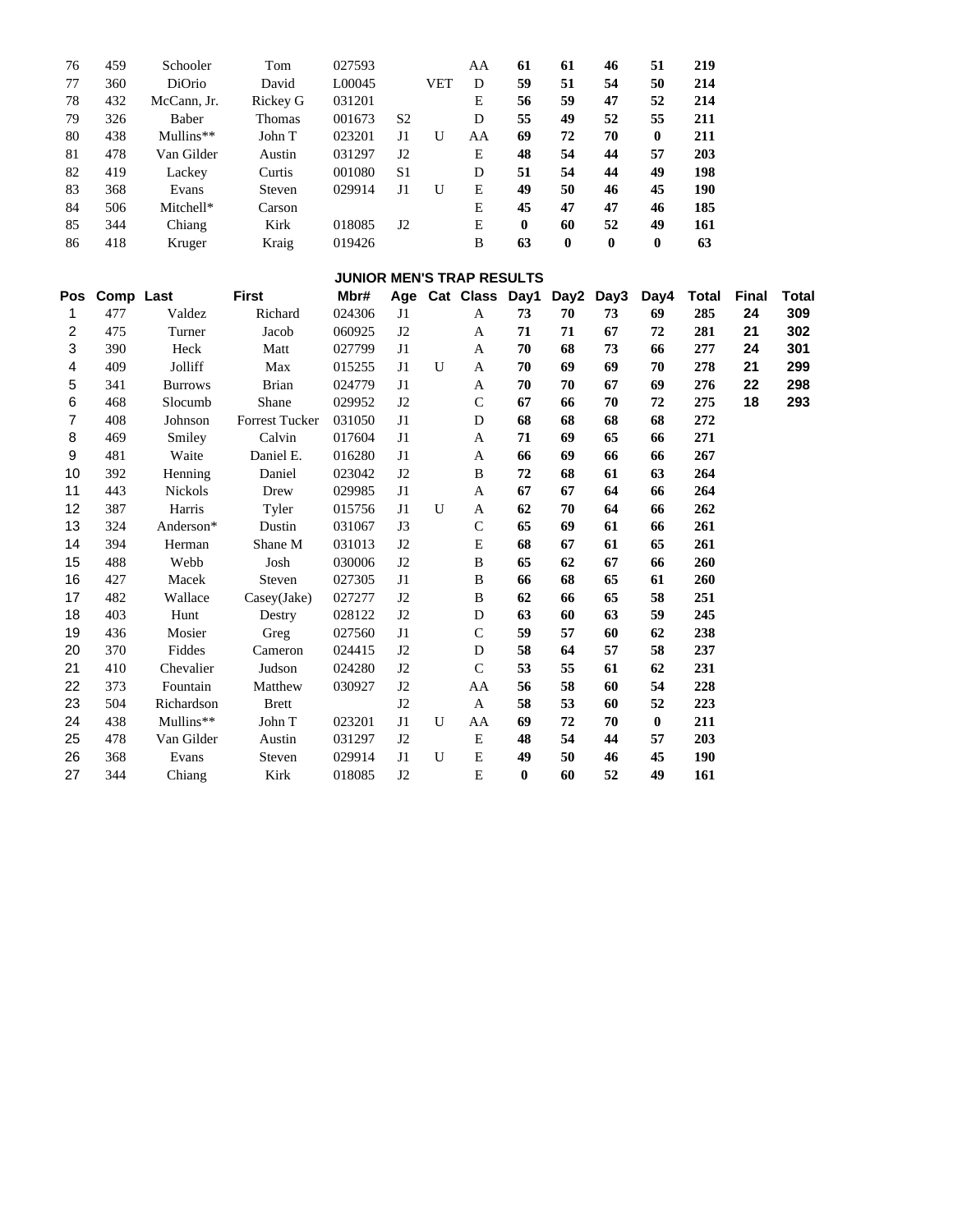#### **2006 USA SHOOTING SHOTGUN NATIONAL CHAMPIONSHIPS June 25 -28 2006 WOMEN'S TRAP RESULTS**

| Champion<br>2nd Place<br>3rd Place | <b>Terri DeWitt</b><br><b>Mimi Wilfong</b><br>Amanda Dorman |     | $284 + 23 = 307$<br>$280 + 21 = 301$<br>$275 + 19 = 294$ |
|------------------------------------|-------------------------------------------------------------|-----|----------------------------------------------------------|
| <b>High Collegiate</b>             | <b>Cheryl Hollin</b>                                        | 232 |                                                          |
| <b>High Class A</b>                | Lacy Sullivan                                               | 270 |                                                          |
| 2nd Place                          | Kyndra Hogan                                                | 264 |                                                          |
| <b>High Class B</b>                | <b>Breanna Heckenkamp</b>                                   | 249 |                                                          |
| <b>High Class C</b>                | <b>Caitlin Barney</b>                                       | 254 |                                                          |
| 2nd Place                          | <b>Stephanie Walters</b>                                    | 242 |                                                          |
| <b>High Class D/E</b>              | <b>Tamara Desso</b>                                         | 251 |                                                          |
| 2nd Place                          | <b>Miranda Wilder</b>                                       | 249 |                                                          |
| 3rd Place                          | <b>Cory Cogdell</b>                                         | 241 |                                                          |
| <b>Junior Champion</b>             | <b>Collyn Loper</b>                                         | 274 | $274 + 22 = 296$                                         |
| 2nd Place                          | <b>Susan Sledge</b>                                         | 265 | $265 + 19 = 284$                                         |
| 3rd Place                          | <b>Molly Bender</b>                                         | 255 | $255 + 18 = 273$                                         |
| High J2                            | <b>Caitlin Barney</b>                                       | 254 |                                                          |
| 2nd Place                          | <b>Tamara Desso</b>                                         | 251 |                                                          |
| 3rd Place                          | <b>Breanna Heckenkamp</b>                                   | 249 |                                                          |

| Pos | Comp Last |            | <b>First</b>   | Mbr#   | Age |     | Cat Class     | Day1 | Day <sub>2</sub> | Day3 | Day4        | Total | <b>SO</b>   | Final | Total SO |              |
|-----|-----------|------------|----------------|--------|-----|-----|---------------|------|------------------|------|-------------|-------|-------------|-------|----------|--------------|
| 1   | 357       | DeWitt     | Terri          | 000455 |     | W   | AA            | 71   | 69               | 70   | 74          | 284   |             | 23    | 307      |              |
| 2   | 496       | Wilfong    | Mimi           | 018202 |     | U/W | A             | 69   | 73               | 72   | 66          | 280   |             | 21    | 301      |              |
| 3   | 362       | Dorman     | Amanda         | 011947 |     | W   | A             | 67   | 68               | 69   | 71          | 275   |             | 19    | 294      | 3            |
| 4   | 424       | Loper      | Whitley Collyn | 012118 | J1  | U/W | A             | 68   | 70               | 71   | 65          | 274   |             | 20    | 294      | $\mathbf{2}$ |
| 5   | 471       | Sullivan   | Lacy           | 010563 |     | W   | A             | 70   | 68               | 66   | 66          | 270   |             | 20    | 290      |              |
| 6   | 467       | Sledge     | Susan          | 023053 | J1  | W   | B             | 71   | 67               | 62   | 65          | 265   |             | 24    | 289      |              |
| 7   | 397       | Hogan      | Kyndra         | 010562 |     | W   | A             | 68   | 64               | 69   | 63          | 264   |             |       |          |              |
| 8   | 333       | Bender     | Molly          | 022998 | J2  | W   | $\mathcal{C}$ | 60   | 65               | 61   | 69          | 255   |             |       |          |              |
| 9   | 328       | Barney     | Caitlin        | 022934 | J2  | W   | $\mathcal{C}$ | 61   | 65               | 63   | 65          | 254   |             |       |          |              |
| 10  | 356       | Desso      | Tamara         | 026314 | J2  | W   | D             | 61   | 61               | 63   | 66          | 251   |             |       |          |              |
| 11  | 391       | Heckenkamp | <b>Breanna</b> | 024778 | J2  | W   | B             | 60   | 62               | 62   | 65          | 249   | $\mathbf 2$ |       |          |              |
| 12  | 495       | Wilder     | Miranda        | 029277 | J3  | W   | E             | 60   | 67               | 60   | 62          | 249   | 1           |       |          |              |
| 13  | 340       | Burch      | Tori           | 031118 | J2  | W   | AA            | 56   | 62               | 64   | 61          | 243   |             |       |          |              |
| 14  | 485       | Walters    | Stephanie      | 027602 | J2  | W   | $\mathcal{C}$ | 58   | 62               | 64   | 58          | 242   |             |       |          |              |
| 15  | 346       | Cogdell    | Corey          | 024762 | J1  | W   | D             | 55   | 63               | 57   | 66          | 241   |             |       |          |              |
| 16  | 400       | Hollin     | Cheryl Lindsey | 023103 |     | U/W | AA            | 65   | 55               | 55   | 57          | 232   |             |       |          |              |
| 17  | 446       | Olsen      | Samantha       | 023542 | J1  | W   | E             | 55   | 55               | 57   | 61          | 228   |             |       |          |              |
| 18  | 343       | Chiang     | Ali            | 013589 | J2  | W   | E             | 54   | 52               | 56   | 59          | 221   |             |       |          |              |
| 19  | 466       | Sledge     | Judith         | 027654 | J2  | W   | E             | 52   | 51               | 55   | 52          | 210   |             |       |          |              |
| 20  | 395       | Hinson     | Tanis          | 028730 | J2  | W   | E             | 52   | 47               | 46   | 50          | 195   |             |       |          |              |
| 21  | 458       | Schooler   | Ashley         | 031227 | J2  | W   | AA            | 42   | 45               | 51   | 49          | 187   |             |       |          |              |
| 22  | 499       | Young      | Rebekah        | 030007 | J2  | W   | D             | 45   | 39               | 45   | 50          | 179   |             |       |          |              |
| 23  | 336       | Bonn       | Katelyn        |        | J2  | W   | AA            | 32   | 51               | 38   | 57          | 178   |             |       |          |              |
| 24  | 464       | Simpson    | Emma           | 013036 |     | U/W | B             | 62   | 64               | 16   | $\mathbf 0$ | 142   |             |       |          |              |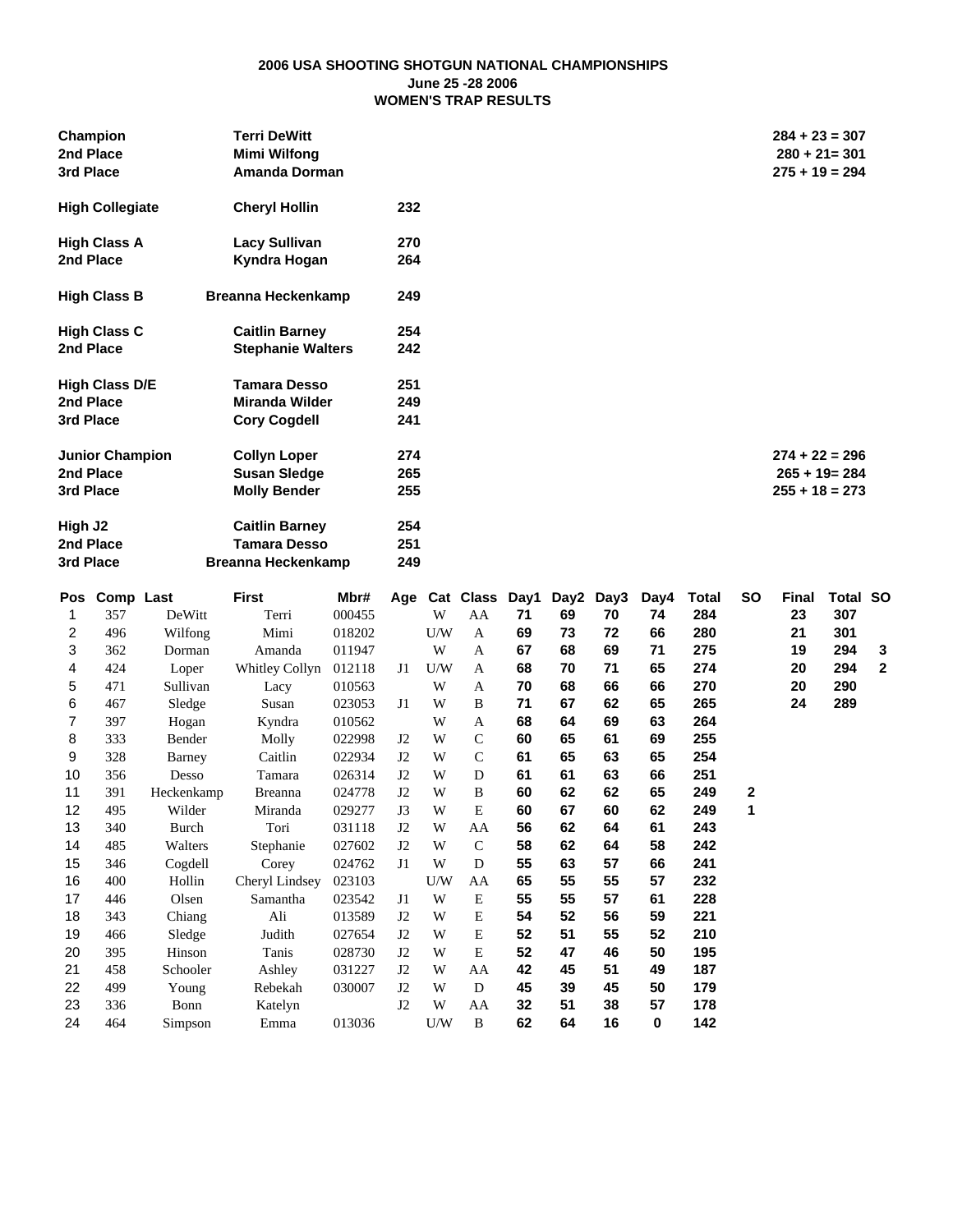|     | <b>JUNIOR WOMEN'S TRAP RESULTS</b><br>Comp Last<br>Age Cat Class Day1 |            |                 |        |                |     |               |    |      |      |      |       |       |       |              |
|-----|-----------------------------------------------------------------------|------------|-----------------|--------|----------------|-----|---------------|----|------|------|------|-------|-------|-------|--------------|
| Pos |                                                                       |            | First           | Mbr#   |                |     |               |    | Day2 | Day3 | Day4 | Total | Final | Total | <b>SO</b>    |
| 1   | 424                                                                   | Loper      | Whitley Collyn  | 012118 | J1             | U/W | A             | 68 | 70   | 71   | 65   | 274   | 22    | 296   |              |
| 2   | 467                                                                   | Sledge     | Susan           | 023053 | J1             | W   | B             | 71 | 67   | 62   | 65   | 265   | 19    | 284   |              |
| 3   | 333                                                                   | Bender     | Molly           | 022998 | J2             | W   | $\mathcal{C}$ | 60 | 65   | 61   | 69   | 255   | 18    | 273   |              |
| 4   | 356                                                                   | Desso      | Tamara          | 026314 | J2             | W   | D             | 61 | 61   | 63   | 66   | 251   | 16    | 267   |              |
| 5   | 328                                                                   | Barney     | Caitlin         | 022934 | J2             | W   | $\mathcal{C}$ | 61 | 65   | 63   | 65   | 254   | 12    | 266   | $\mathbf{2}$ |
| 6   | 391                                                                   | Heckenkamp | <b>Breanna</b>  | 024778 | J2             | W   | B             | 60 | 62   | 62   | 65   | 249   | 17    | 266   | 1            |
| 7   | 495                                                                   | Wilder     | Miranda         | 029277 | J3             | W   | E             | 60 | 67   | 60   | 62   | 249   |       |       |              |
| 8   | 340                                                                   | Burch      | Tori            | 031118 | J2             | W   | AA            | 56 | 62   | 64   | 61   | 243   |       |       |              |
| 9   | 485                                                                   | Walters    | Stephanie       | 027602 | J2             | W   | $\mathcal{C}$ | 58 | 62   | 64   | 58   | 242   |       |       |              |
| 10  | 346                                                                   | Cogdell    | Corey           | 024762 | J <sub>1</sub> | W   | D             | 55 | 63   | 57   | 66   | 241   |       |       |              |
| 11  | 446                                                                   | Olsen      | <b>Samantha</b> | 023542 | J1             | W   | E             | 55 | 55   | 57   | 61   | 228   |       |       |              |
| 12  | 343                                                                   | Chiang     | Ali             | 013589 | J2             | W   | E             | 54 | 52   | 56   | 59   | 221   |       |       |              |
| 13  | 466                                                                   | Sledge     | Judith          | 027654 | J2             | W   | E             | 52 | 51   | 55   | 52   | 210   |       |       |              |
| 14  | 395                                                                   | Hinson     | Tanis           | 028730 | J2             | W   | E             | 52 | 47   | 46   | 50   | 195   |       |       |              |
| 15  | 458                                                                   | Schooler   | Ashley          | 031227 | J2             | W   | AA            | 42 | 45   | 51   | 49   | 187   |       |       |              |
| 16  | 499                                                                   | Young      | Rebekah         | 030007 | J2             | W   | D             | 45 | 39   | 45   | 50   | 179   |       |       |              |
| 17  | 336                                                                   | Bonn       | Katelyn         |        | J2             | W   | AA            | 32 | 51   | 38   | 57   | 178   |       |       |              |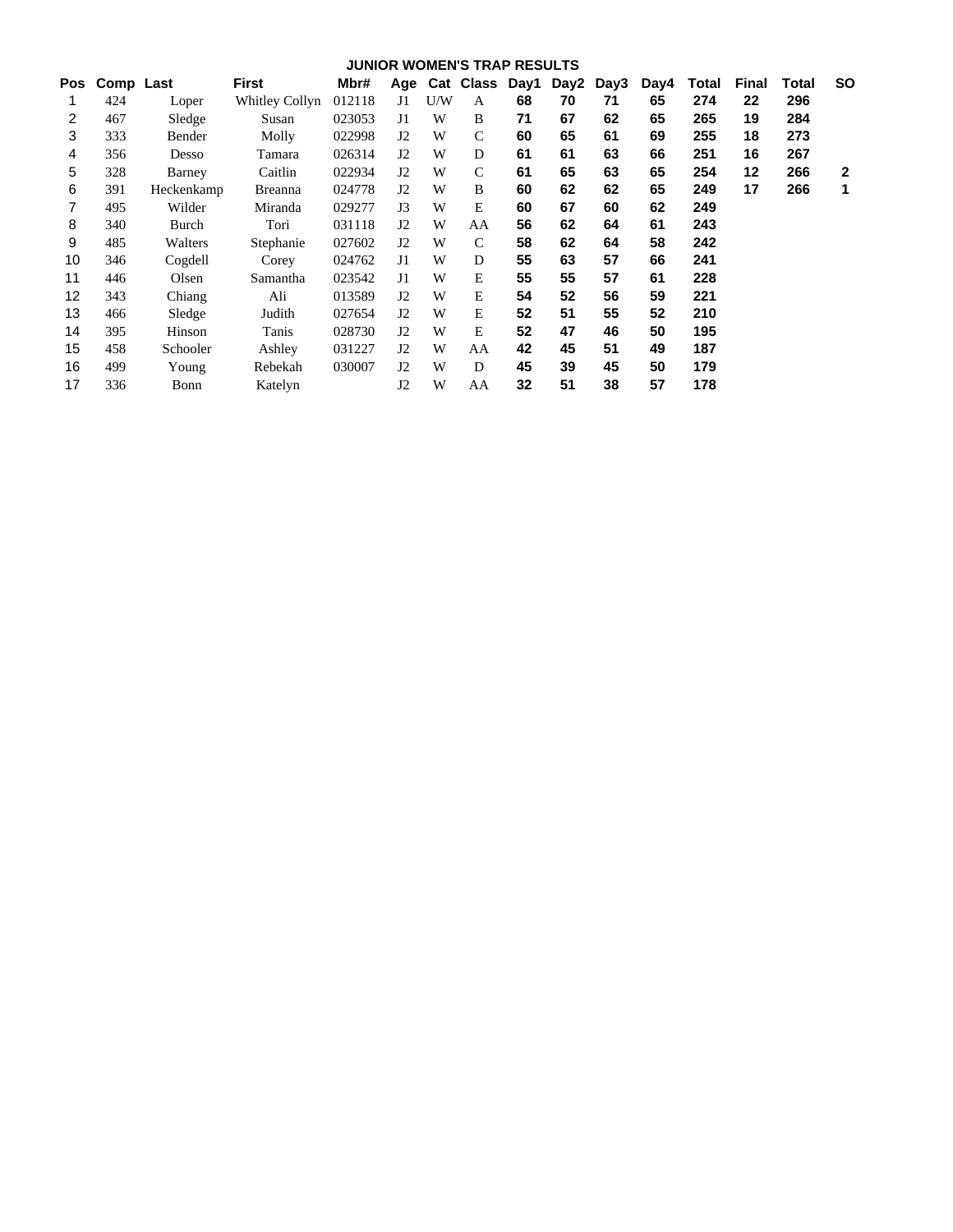#### **2006 USA SHOOTING SHOTGUN NATIONAL CHAMPIONSHIPS MEN'S DOUBLE TRAP RESULTS June 29 -July 1 2006**

| Champion<br>2nd Place<br>3rd Place | <b>Glenn Eller</b><br><b>Josh Richmond</b><br><b>Bret Erickson</b> |     | $290 + 43 = 333$<br>$288 + 44 = 332$<br>$284 + 45 = 329$ |
|------------------------------------|--------------------------------------------------------------------|-----|----------------------------------------------------------|
| <b>Senior</b>                      | <b>Johnny Weger</b>                                                | 245 |                                                          |
| 2nd Place                          | <b>Mark Warner</b>                                                 | 228 |                                                          |
| 3rd Place                          | <b>Rady Dyer</b>                                                   | 194 |                                                          |
| <b>High Collegiate</b>             | <b>Miles Harris</b>                                                | 260 |                                                          |
| <b>High Class A</b>                | <b>Miles Harris</b>                                                | 260 |                                                          |
| 2nd Place                          | <b>Bryce Gearhart</b>                                              | 255 |                                                          |
| 3rd Place                          | Davin Livo                                                         | 250 |                                                          |
| <b>High Class B/C</b>              | <b>Justin Richmond</b>                                             | 255 |                                                          |
| <b>High Class D</b>                | <b>Walter Inman</b>                                                | 205 |                                                          |
| <b>Junior Champion</b>             | <b>Gregory Patton</b>                                              |     | $263 + 41 = 304$                                         |
| 2nd Place                          | <b>Sam Lutz</b>                                                    |     | $262 + 40 = 302$                                         |
| 3rd Place                          | <b>Justin Richmond</b>                                             |     | $255 + 44 = 299$                                         |
|                                    |                                                                    |     |                                                          |

**High J2 Brian Maher 257**

|    | Pos Comp | Last          | <b>First</b> | Age            | Cat          | <b>Class</b> | 50 | 100 | 150 | Day1 | 50 | 100 | 150 | Day2 | Total | <b>Final</b> | <b>Total</b> |
|----|----------|---------------|--------------|----------------|--------------|--------------|----|-----|-----|------|----|-----|-----|------|-------|--------------|--------------|
| 1  | 513      | Eller         | Glenn        |                |              | AA           | 49 | 50  | 47  | 146  | 49 | 47  | 48  | 144  | 290   | 43           | 333          |
| 2  | 454      | Richmond      | Josh         |                |              | AA           | 47 | 49  | 47  | 143  | 47 | 49  | 49  | 145  | 288   | 44           | 332          |
| 3  | 367      | Erickson      | <b>Bret</b>  | S <sub>1</sub> |              | AA           | 47 | 49  | 47  | 143  | 48 | 46  | 47  | 141  | 284   | 45           | 329          |
| 4  | 412      | Keever        | Bill         |                |              | AA           | 45 | 42  | 46  | 133  | 49 | 46  | 48  | 143  | 276   | 47           | 323          |
| 5  | 398      | Holguin       | Jeffrey      |                |              | AA           | 49 | 44  | 48  | 141  | 48 | 42  | 45  | 135  | 276   | 40           | 316          |
| 6  | 447      | Patton        | Gregory S    | J1             | U            | A            | 48 | 43  | 44  | 135  | 38 | 44  | 46  | 128  | 263   | 40           | 303          |
| 7  | 425      | Lutz          | Sam          | J1             |              | A            | 47 | 42  | 46  | 135  | 41 | 42  | 44  | 127  | 262   |              |              |
| 8  | 386      | Harris        | Miles        |                | $\mathbf{U}$ | A            | 43 | 42  | 46  | 131  | 44 | 43  | 42  | 129  | 260   |              |              |
| 9  | 507      | Weger         | Dwayne       |                |              | AA           | 39 | 44  | 43  | 126  | 43 | 47  | 43  | 133  | 259   |              |              |
| 10 | 384      | Hadden        | Ryan         |                |              | AA           | 47 | 44  | 43  | 134  | 42 | 43  | 39  | 124  | 258   |              |              |
| 11 | 428      | Maher         | <b>Brian</b> | J <sub>2</sub> |              | AA           | 45 | 39  | 43  | 127  | 45 | 45  | 40  | 130  | 257   |              |              |
| 12 | 378      | Gearhart      | <b>Bryce</b> | J2             |              | A            | 39 | 40  | 43  | 122  | 43 | 45  | 45  | 133  | 255   |              |              |
| 13 | 321      | Agee          | James        |                |              | AA           | 39 | 43  | 45  | 127  | 42 | 42  | 44  | 128  | 255   |              |              |
| 14 | 455      | Richmond      | Justin       | J2             |              | B            | 43 | 41  | 41  | 125  | 45 | 43  | 42  | 130  | 255   |              |              |
| 15 | 423      | Livo          | Davin        |                |              | A            | 40 | 45  | 38  | 123  | 44 | 36  | 47  | 127  | 250   |              |              |
| 16 | 342      | <b>Button</b> | Wiley        | J2             |              | B            | 45 | 45  | 41  | 131  | 38 | 39  | 40  | 117  | 248   |              |              |
| 17 | 491      | Weger         | Johnny       | S <sub>2</sub> |              | $\mathsf{C}$ | 40 | 40  | 39  | 119  | 42 | 41  | 43  | 126  | 245   |              |              |
| 18 | 387      | Harris        | Tyler        | J1             | $\mathbf{U}$ | A            | 47 | 38  | 34  | 119  | 42 | 38  | 42  | 122  | 241   |              |              |
| 19 | 438      | Mullins       | John T       | J1             | $\mathbf{U}$ | A            | 42 | 37  | 38  | 117  | 43 | 40  | 36  | 119  | 236   |              |              |
| 20 | 434      | McMillan      | Micah        | J1             | $\mathbf{U}$ | A            | 38 | 32  | 37  | 107  | 41 | 41  | 46  | 128  | 235   |              |              |
| 21 | 487      | Warner        | Mark         | S <sub>1</sub> |              | $\mathsf{C}$ | 36 | 42  | 36  | 114  | 40 | 37  | 37  | 114  | 228   |              |              |
| 22 | 506      | Mitchell      | Carson       |                |              | AA           | 39 | 33  | 33  | 105  | 34 | 36  | 40  | 110  | 215   |              |              |
| 23 | 490      | Weger         | John B       |                |              | AA           | 35 | 36  | 34  | 105  | 33 | 32  | 44  | 109  | 214   |              |              |
| 24 | 405      | Inman         | Walter       |                | <b>VET</b>   | D            | 34 | 37  | 33  | 104  | 35 | 35  | 31  | 101  | 205   |              |              |
| 25 | 494      | Wilder        | D. Sean      |                |              | A            | 33 | 32  | 41  | 106  | 39 | 30  | 30  | 99   | 205   |              |              |
| 26 | 366      | Dyer          | Rady         | S1             |              | D            | 37 | 38  | 32  | 107  | 27 | 28  | 32  | 87   | 194   |              |              |
| 27 | 368      | Evans         | Steven       | J1             | U            | E            | 35 | 21  | 32  | 88   | 33 | 27  | 34  | 94   | 182   |              |              |
| 28 | 406      | Jarrett       | Ross         | J2             |              | D            | 31 | 25  | 28  | 84   | 28 | 32  | 33  | 93   | 177   |              |              |
| 29 | 411      | Julig         | Jeffrey      |                |              | AA           | 34 | 25  | 34  | 93   | 27 | 31  | 23  | 81   | 174   |              |              |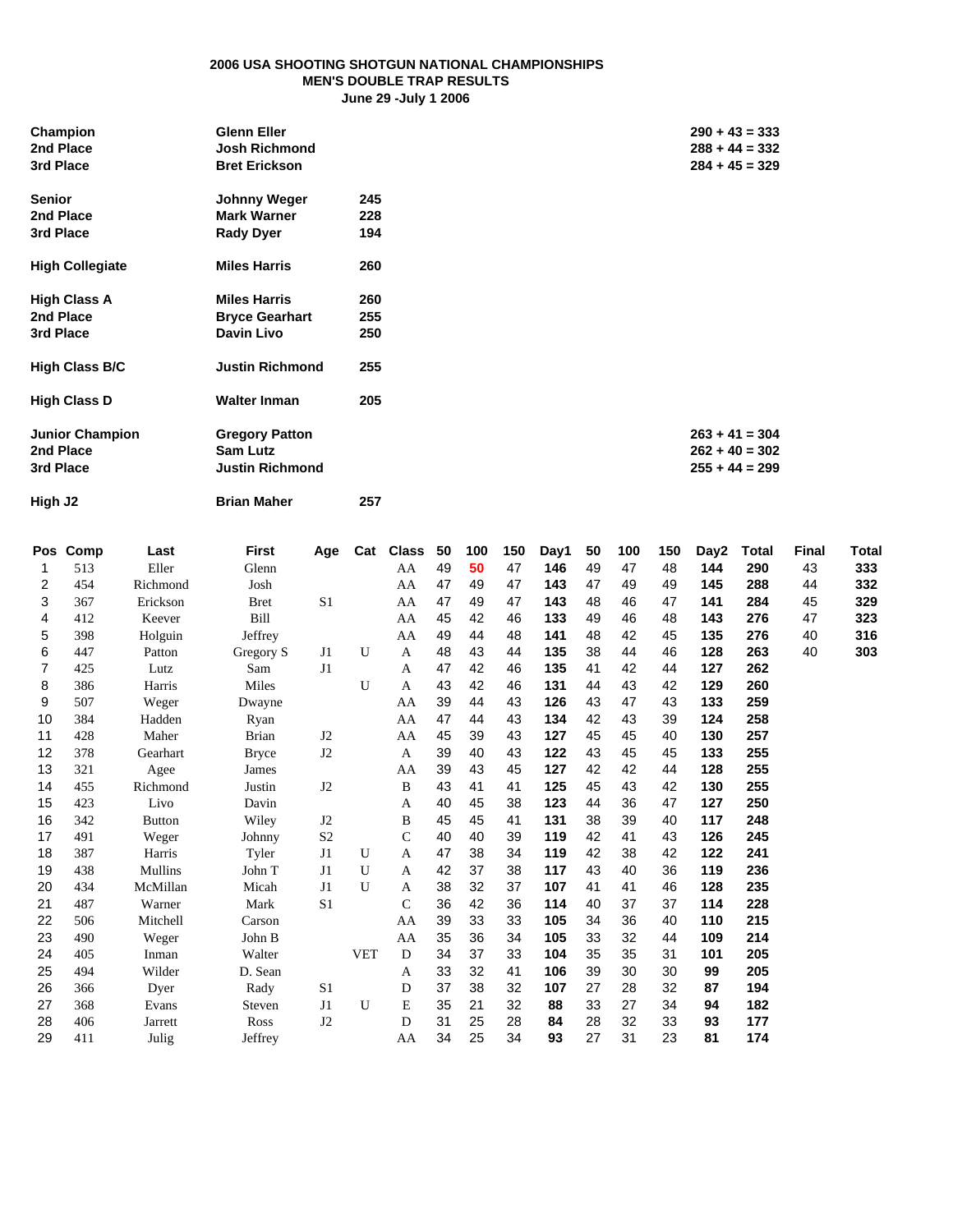|    |          |          |              |                |     | <b>JUNIOR MEN'S DOUBLE TRAP RESULTS</b> |    |     |     |      |    |     |     |      |       |       |       |     |
|----|----------|----------|--------------|----------------|-----|-----------------------------------------|----|-----|-----|------|----|-----|-----|------|-------|-------|-------|-----|
|    | Pos Comp | Last     | <b>First</b> | Age            | Cat | <b>Class</b>                            | 50 | 100 | 150 | Day1 | 50 | 100 | 150 | Day2 | Total | Final | Total | -SO |
|    | 447      | Patton   | Gregory S    | J1             | U   | Α                                       | 48 | 43  | 44  | 135  | 38 | 44  | 46  | 128  | 263   | 41    | 304   |     |
|    | 425      | Lutz     | Sam          | J1             |     | A                                       | 47 | 42  | 46  | 135  | 41 | 42  | 44  | 127  | 262   | 40    | 302   |     |
|    | 455      | Richmond | Justin       | J2             |     | B                                       | 43 | 41  | 41  | 125  | 45 | 43  | 42  | 130  | 255   | 44    | 299   | 2   |
| 4  | 428      | Maher    | <b>Brian</b> | J2             |     | AA                                      | 45 | 39  | 43  | 127  | 45 | 45  | 40  | 130  | 257   | 42    | 299   |     |
| 5  | 378      | Gearhart | <b>Bryce</b> | J2             |     | A                                       | 39 | 40  | 43  | 122  | 43 | 45  | 45  | 133  | 255   | 43    | 298   |     |
| 6  | 342      | Button   | Wiley        | J2             |     | B                                       | 45 | 45  | 41  | 131  | 38 | 39  | 40  | 117  | 248   | 40    | 288   |     |
|    | 387      | Harris   | Tyler        | J <sub>1</sub> | U   | А                                       | 47 | 38  | 34  | 119  | 42 | 38  | 42  | 122  | 241   |       |       |     |
| 8  | 438      | Mullins  | John T       | J1             | U   | А                                       | 42 | 37  | 38  | 117  | 43 | 40  | 36  | 119  | 236   |       |       |     |
| 9  | 434      | McMillan | Micah        | J1             | U   | А                                       | 38 | 32  | 37  | 107  | 41 | 41  | 46  | 128  | 235   |       |       |     |
| 10 | 368      | Evans    | Steven       | J1             | U   | E                                       | 35 | 21  | 32  | 88   | 33 | 27  | 34  | 94   | 182   |       |       |     |
| 11 | 406      | Jarrett  | Ross         | J2             |     | D                                       | 31 | 25  | 28  | 84   | 28 | 32  | 33  | 93   | 177   |       |       |     |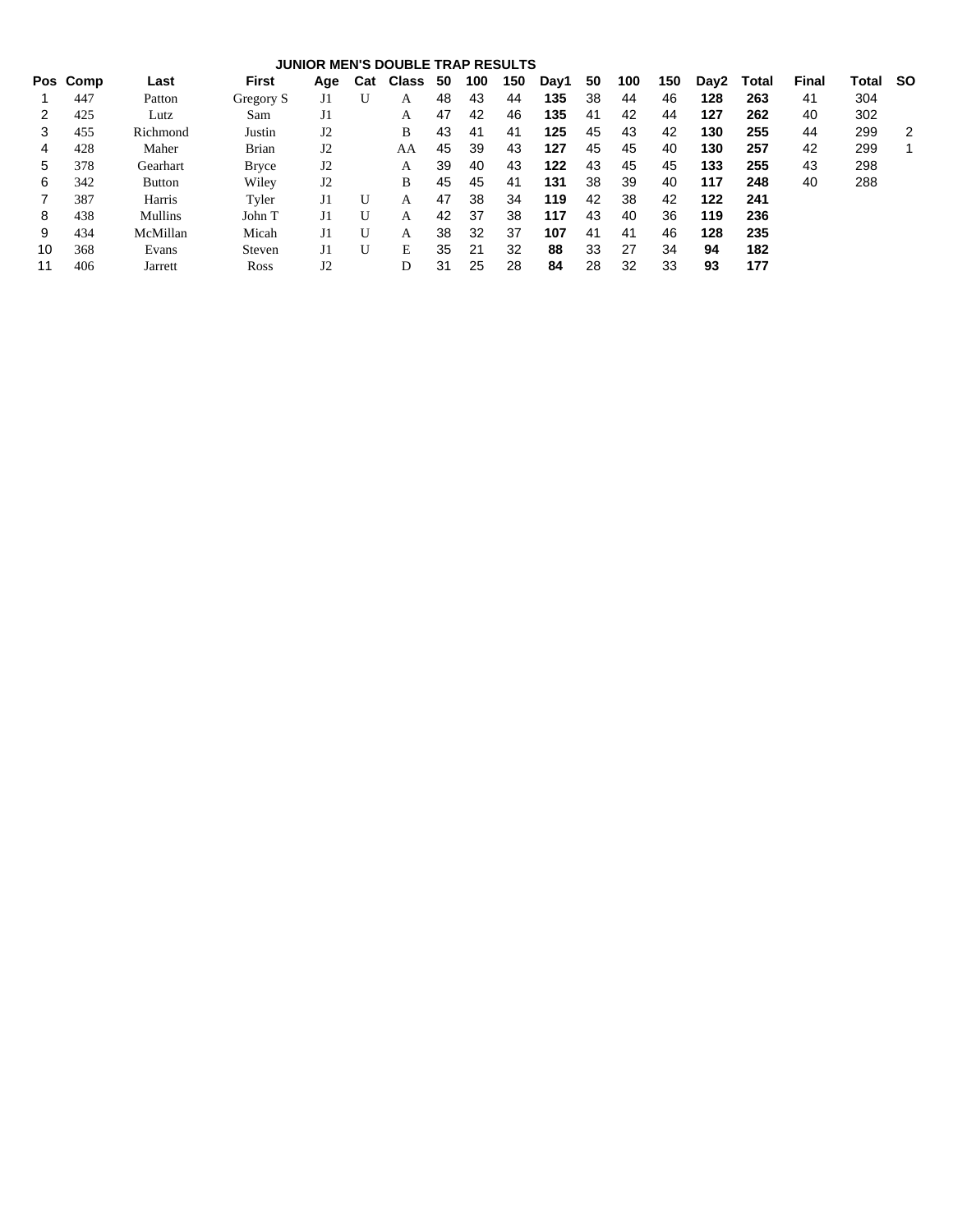# **2006 USA SHOOTING SHOTGUN NATIONALS MEN'S SKEET RESULTS June 30-July 2 2006**

|                         | Champion<br>2nd Place<br>3rd Place               |            | <b>Shawn Dulohery</b><br><b>Randy Sotowa</b><br><b>Randal McLelland</b> |          |             |                            |    |                |    |    |    |    |                            |     |    | $287 + 24 = 311$<br>$287 + 23 = 310$<br>$281 + 24 = 305$ |  |
|-------------------------|--------------------------------------------------|------------|-------------------------------------------------------------------------|----------|-------------|----------------------------|----|----------------|----|----|----|----|----------------------------|-----|----|----------------------------------------------------------|--|
| <b>Senior</b>           |                                                  |            | <b>Michael Peresetsky</b>                                               |          |             | 277                        |    |                |    |    |    |    |                            |     |    |                                                          |  |
|                         | 2nd Place                                        |            | <b>Michael Knowlton</b>                                                 |          |             | 254                        |    |                |    |    |    |    |                            |     |    |                                                          |  |
|                         | 3rd Place                                        |            | <b>Robert Schuehle</b>                                                  |          |             | 254                        |    |                |    |    |    |    |                            |     |    |                                                          |  |
| <b>High Vet</b>         |                                                  |            | <b>Hank Beatini</b>                                                     |          |             | 245                        |    |                |    |    |    |    |                            |     |    |                                                          |  |
|                         | <b>High Collegiate</b>                           |            | <b>Brad Belcher</b>                                                     |          |             | 280                        |    |                |    |    |    |    |                            |     |    |                                                          |  |
|                         | <b>High Class A</b>                              |            | <b>Brad Belcher</b>                                                     |          |             | 280                        |    |                |    |    |    |    |                            |     |    |                                                          |  |
|                         | 2nd Place                                        |            | <b>Bill Blanchard</b>                                                   |          |             | 275                        |    |                |    |    |    |    |                            |     |    |                                                          |  |
|                         | 3rd Place                                        |            | <b>Frank Thompson</b>                                                   |          |             | 272                        |    |                |    |    |    |    |                            |     |    |                                                          |  |
|                         | <b>High Class B</b>                              |            | <b>Kyle Frasure</b>                                                     |          |             | 263                        |    |                |    |    |    |    |                            |     |    |                                                          |  |
|                         | 2nd Place                                        |            | <b>Logan Gaskins</b>                                                    |          |             | 260                        |    |                |    |    |    |    |                            |     |    |                                                          |  |
|                         | 3rd Place                                        |            | <b>Matthew Schutzius</b>                                                |          |             | 255                        |    |                |    |    |    |    |                            |     |    |                                                          |  |
|                         | <b>High Class C</b>                              |            | <b>Hayden Wise</b>                                                      |          |             | 267                        |    |                |    |    |    |    |                            |     |    |                                                          |  |
|                         | 2nd Place                                        |            | <b>Jimmy Gibson</b>                                                     |          |             | 245                        |    |                |    |    |    |    |                            |     |    |                                                          |  |
|                         | 3rd Place                                        |            | <b>Cody Reid</b>                                                        |          |             | 243                        |    |                |    |    |    |    |                            |     |    |                                                          |  |
|                         | <b>Junior Champion</b><br>2nd Place<br>3rd Place |            | <b>Hunter Wise</b><br><b>BJ Blanchard</b><br><b>William Huff</b>        |          |             |                            |    |                |    |    |    |    |                            |     |    | $278 + 25 = 303$<br>$275 + 24 = 299$<br>$275 + 22 = 297$ |  |
| High J2                 | 2nd Place<br>3rd Place                           |            | <b>Logan Gaskins</b><br><b>Matthew Schutzius</b><br><b>Cody Reid</b>    |          |             | 260<br>255<br>243          |    |                |    |    |    |    |                            |     |    |                                                          |  |
| High J3                 |                                                  |            | <b>Hayden Wise</b>                                                      |          |             | 267                        |    |                |    |    |    |    |                            |     |    |                                                          |  |
|                         | Pos Comp                                         | Last       | <b>First</b>                                                            |          |             | Age Cat Class Day1 Day2 25 |    |                |    | 50 | 75 |    | 100 Day3 Total Final Total |     |    |                                                          |  |
| Ί                       | 363                                              | Dulohery   | Shawn                                                                   |          |             |                            |    | AA 94 97 25 24 |    |    | 25 |    | 22 96                      | 287 | 24 | 311                                                      |  |
| $\overline{\mathbf{c}}$ | 512                                              | Sotowa     | Randy                                                                   |          | $\mathbf U$ | ${\rm AA}$                 | 93 | 97             | 25 | 24 | 24 | 24 | 97                         | 287 | 23 | 310                                                      |  |
| 3                       | 433                                              | McLelland  | Randal                                                                  |          | $\mathbf U$ | $\mathbf{A}$               | 94 | 93             | 24 | 24 | 24 | 22 | 94                         | 281 | 24 | 305                                                      |  |
| 4                       | 332                                              | Belcher    | <b>Brad</b>                                                             |          | $\mathbf U$ | A                          | 97 | 95             | 20 | 24 | 21 | 23 | 88                         | 280 | 23 | 303                                                      |  |
| 5                       | 498                                              | Wise       | Wesley (Hunter)                                                         | J1       |             | AA                         | 91 | 92             | 23 | 24 | 24 | 24 | 95                         | 278 | 24 | 302                                                      |  |
| 6                       | 448                                              | Peresetsky | Michael                                                                 | S1       |             | AA                         | 92 | 93             | 24 | 23 | 22 | 23 | 92                         | 277 | 22 | 299                                                      |  |
| 7                       | 402                                              | Huff       | William                                                                 | $\rm J1$ |             | $\, {\bf B}$               | 90 | 92             | 24 | 23 | 22 | 24 | 93                         | 275 |    |                                                          |  |
| 8                       | 334                                              | Blanchard  | Wilfred Bill                                                            | $\rm J2$ |             | $\boldsymbol{\mathsf{A}}$  | 91 | 89             | 24 | 24 | 24 | 23 | 95                         | 275 |    |                                                          |  |
| 9                       | 476                                              | Vail       | Kenneth                                                                 |          | $\mathbf U$ | ${\rm AA}$                 | 92 | 90             | 23 | 24 | 23 | 21 | 91                         | 273 |    |                                                          |  |
| 10                      | 474                                              | Thompson   | Frank                                                                   | $\rm J1$ |             | $\mathbf{A}$               | 87 | 94             | 24 | 22 | 21 | 24 | 91                         | 272 |    |                                                          |  |
| 11                      | 388                                              | Hart       | Clay                                                                    |          |             | AA                         | 92 | 91             | 21 | 23 | 23 | 22 | 89                         | 272 |    |                                                          |  |
| 12                      | 413                                              | Kensinger  | <b>Troy</b>                                                             | J1       |             | $\mathbf{A}$               | 87 | 93             | 21 | 22 | 23 | 24 | 90                         | 270 |    |                                                          |  |
| 13                      | 460                                              | Schroeder  | Scott                                                                   |          |             | AA                         | 87 | 90             | 25 | 21 | 24 | 22 | 92                         | 269 |    |                                                          |  |
| 14                      | 508                                              | Maskell    | Michael                                                                 |          | $\mathbf V$ | ${\rm AA}$                 | 90 | 87             | 24 | 21 | 22 | 24 | 91                         | 268 |    |                                                          |  |
| 15                      | 429                                              | Marbutt    | Casey                                                                   | J1       | $\mathbf U$ | $\mathbf{A}$               | 89 | 91             | 20 | 23 | 24 | 21 | 88                         | 268 |    |                                                          |  |
| 16                      | 497                                              | Wise       | Hayden                                                                  | J3       |             | $\mathbf C$                | 86 | 92             | 23 | 22 | 23 | 21 | 89                         | 267 |    |                                                          |  |
| 17                      | 440                                              | Muzyka     | Mark                                                                    | J1       | $\mathbf U$ | AA                         | 89 | 91             | 22 | 22 | 20 | 21 | 85                         | 265 |    |                                                          |  |
| 18                      | 439                                              | Musser     | Jesse                                                                   | $\rm J1$ |             | $\mathbf{A}$               | 90 | 90             | 21 | 23 | 22 | 19 | 85                         | 265 |    |                                                          |  |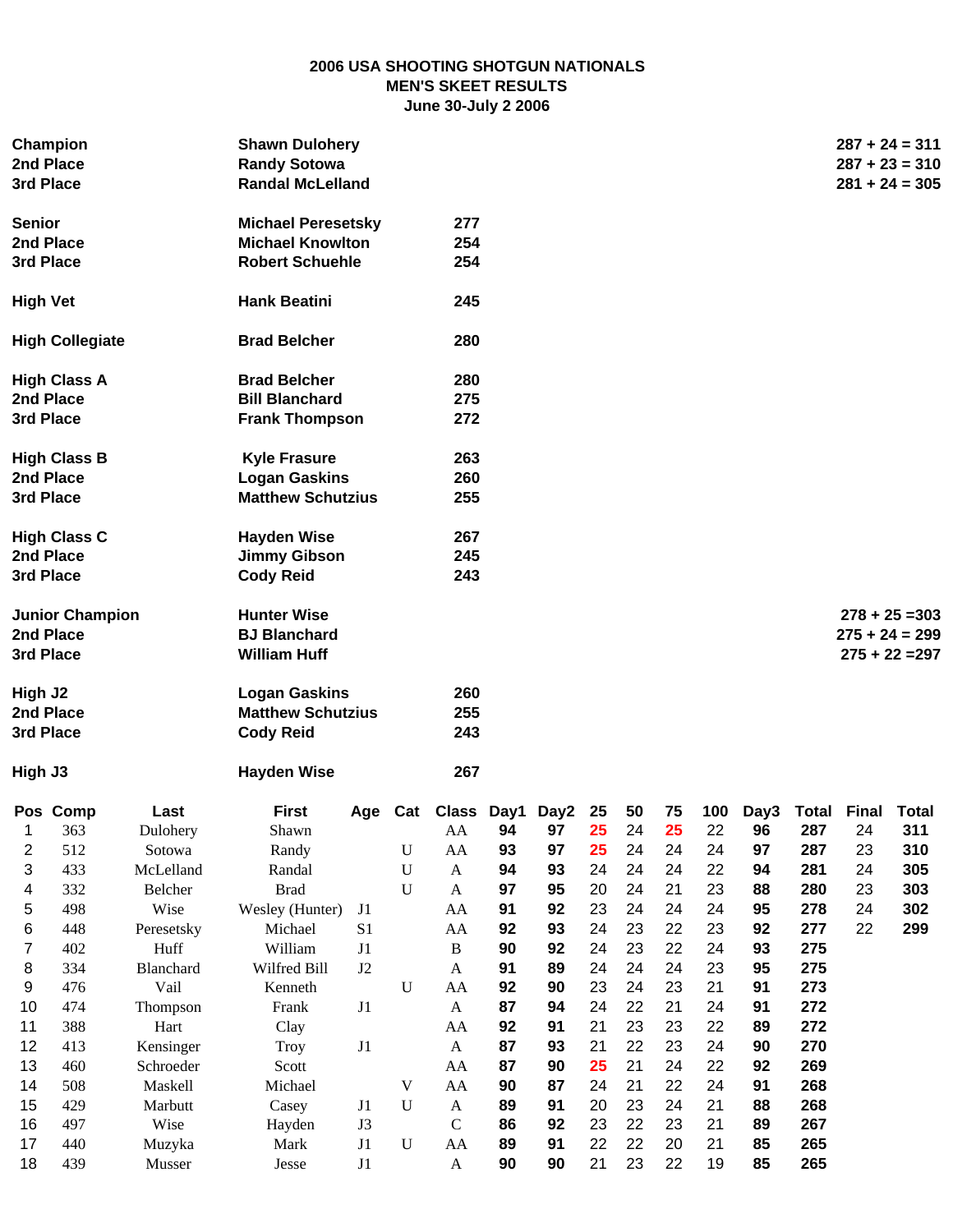| 19 | 500 | Zeigler    | Charles      | J1             | U            | A              | 82 | 91 | 23 | 24 | 19 | 24 | 90 | 263 |
|----|-----|------------|--------------|----------------|--------------|----------------|----|----|----|----|----|----|----|-----|
| 20 | 374 | Frasure    | Kyle         | J1             | U            | $\overline{B}$ | 86 | 87 | 22 | 22 | 24 | 22 | 90 | 263 |
| 21 | 457 | Schiller   | Kevin        |                |              | AA             | 83 | 92 | 21 | 22 | 20 | 23 | 86 | 261 |
| 22 | 377 | Gaskins    | Logan        | J2             |              | $\overline{B}$ | 87 | 83 | 22 | 24 | 23 | 21 | 90 | 260 |
| 23 | 375 | Freiburger | <b>Brian</b> |                |              | AA             | 84 | 85 | 21 | 23 | 23 | 21 | 88 | 257 |
| 24 | 463 | Schutzius  | Matthew      | J2             |              | B              | 86 | 79 | 21 | 22 | 25 | 22 | 90 | 255 |
| 25 | 416 | Knowlton   | Michael      | S <sub>1</sub> |              | A              | 85 | 84 | 19 | 22 | 22 | 22 | 85 | 254 |
| 26 | 461 | Schuehle   | Robert       | S <sub>2</sub> |              | AA             | 85 | 88 | 20 | 20 | 21 | 20 | 81 | 254 |
| 27 | 462 | Schutzius  | Mark         | J1             | U            | A              | 87 | 84 | 20 | 21 | 21 | 20 | 82 | 253 |
| 28 | 431 | McBride    | Richard      |                | V            | AA             | 85 | 85 | 21 | 21 | 20 | 20 | 82 | 252 |
| 29 | 509 | Hellard    | Joshua       |                |              | AA             | 82 | 84 | 17 | 21 | 20 | 25 | 83 | 249 |
| 30 | 379 | Gibson     | Jimmy        | J3             |              | $\mathcal{C}$  | 81 | 82 | 18 | 22 | 22 | 20 | 82 | 245 |
| 31 | 330 | Beatini    | Hank         |                | <b>VET</b>   | $\, {\bf B}$   | 77 | 80 | 24 | 23 | 21 | 20 | 88 | 245 |
| 32 | 452 | Reid       | Cody         | J2             |              | $\mathcal{C}$  | 79 | 86 | 18 | 16 | 21 | 23 | 78 | 243 |
| 33 | 348 | Coggins    | Thomas       | J2             |              | AA             | 75 | 82 | 21 | 19 | 23 | 21 | 84 | 241 |
| 34 | 344 | Chiang     | Kirk         | J2             |              | $\, {\bf B}$   | 75 | 84 | 19 | 19 | 21 | 21 | 80 | 239 |
| 35 | 385 | Hand       | <b>Brian</b> | J1             | $\mathbf{U}$ | B              | 78 | 74 | 22 | 19 | 23 | 22 | 86 | 238 |
| 36 | 381 | Grehan     | John         | S <sub>2</sub> |              | $\mathcal{C}$  | 81 | 75 | 21 | 18 | 23 | 20 | 82 | 238 |
| 37 | 351 | Curran     | Thomas       |                | <b>VET</b>   | $\, {\bf B}$   | 76 | 83 | 22 | 22 | 19 | 15 | 78 | 237 |
| 38 | 442 | Nicholson  | Mark         |                |              | A              | 78 | 81 | 22 | 20 | 17 | 17 | 76 | 235 |
| 39 | 484 | Walsh      | Stephen      | S1             |              | B              | 75 | 81 | 18 | 17 | 16 | 19 | 70 | 226 |
| 40 | 396 | Hodges     | Taylor       | J2             |              | $\mathcal{C}$  | 76 | 79 | 20 | 19 | 23 |    | 62 | 217 |
| 41 | 382 | Gutirrez   | Mike         | S <sub>1</sub> |              | $\mathcal{C}$  | 71 | 78 | 18 | 16 | 15 | 18 | 67 | 216 |
| 42 | 329 | Bayer      | T.J.         | J3             |              | AA             | 68 | 67 | 18 | 19 | 20 | 20 | 77 | 212 |
| 43 | 456 | Sandhu     | Govind       |                |              | AA             | 69 | 75 | 17 | 19 | 15 | 17 | 68 | 212 |
| 44 | 364 | Dunn       | Joe          |                |              | A              | 69 | 73 | 15 | 18 | 19 | 17 | 69 | 211 |
| 45 | 426 | Lyle       | Leon(Pete)   |                | <b>VET</b>   | $\mathcal{C}$  | 65 | 66 | 20 | 18 | 17 | 19 | 74 | 205 |
| 46 | 383 | Gutirrez   | Randy        |                | $\mathbf{U}$ | D              | 70 | 69 | 17 | 15 | 11 | 19 | 62 | 201 |
| 47 | 510 | Regan      | Ryan         |                | U            | AA             | 62 | 65 | 14 | 13 | 15 | 17 | 59 | 186 |

# **JUNIOR MEN'S SKEET RESULTS**

| Pos | Comp | Last             | <b>First</b>    | Age            | Cat          | <b>Class</b>  | Day1 | Day <sub>2</sub> | 25 | 50 | 75 | 100 | Day3 | Total | <b>Final</b> | Total |
|-----|------|------------------|-----------------|----------------|--------------|---------------|------|------------------|----|----|----|-----|------|-------|--------------|-------|
|     | 498  | Wise             | Wesley (Hunter) | J1             |              | AA            | 91   | 92               | 23 | 24 | 24 | 24  | 95   | 278   | 25           | 303   |
| 2   | 334  | <b>Blanchard</b> | Wilfred Bill    | J <sub>2</sub> |              | A             | 91   | 89               | 24 | 24 | 24 | 23  | 95   | 275   | 24           | 299   |
| 3   | 402  | Huff             | William         | J <sub>1</sub> |              | B             | 90   | 92               | 24 | 23 | 22 | 24  | 93   | 275   | 22           | 297   |
| 4   | 474  | <b>Thompson</b>  | Frank           | J <sub>1</sub> |              | A             | 87   | 94               | 24 | 22 | 21 | 24  | 91   | 272   | 22           | 294   |
| 5   | 413  | Kensinger        | Troy            | J1             |              | A             | 87   | 93               | 21 | 22 | 23 | 24  | 90   | 270   | 22           | 292   |
| 6   | 429  | Marbutt          | Casey           | J <sub>1</sub> | U            | A             | 89   | 91               | 20 | 23 | 24 | 21  | 88   | 268   | 22           | 290   |
| 7   | 497  | Wise             | Hayden          | J3             |              | $\mathcal{C}$ | 86   | 92               | 23 | 22 | 23 | 21  | 89   | 267   |              |       |
| 8   | 440  | Muzyka           | Mark            | J <sub>1</sub> | $\mathbf{U}$ | AA            | 89   | 91               | 22 | 22 | 20 | 21  | 85   | 265   |              |       |
| 9   | 439  | Musser           | Jesse           | J <sub>1</sub> |              | A             | 90   | 90               | 21 | 23 | 22 | 19  | 85   | 265   |              |       |
| 10  | 500  | Zeigler          | Charles         | J <sub>1</sub> | $\mathbf{U}$ | A             | 82   | 91               | 23 | 24 | 19 | 24  | 90   | 263   |              |       |
| 11  | 374  | Frasure          | Kyle            | J1             | $\mathbf{U}$ | B             | 86   | 87               | 22 | 22 | 24 | 22  | 90   | 263   |              |       |
| 12  | 377  | Gaskins          | Logan           | J2             |              | B             | 87   | 83               | 22 | 24 | 23 | 21  | 90   | 260   |              |       |
| 13  | 463  | Schutzius        | Matthew         | J2             |              | B             | 86   | 79               | 21 | 22 | 25 | 22  | 90   | 255   |              |       |
| 14  | 462  | Schutzius        | Mark            | J <sub>1</sub> | $\mathbf{U}$ | A             | 87   | 84               | 20 | 21 | 21 | 20  | 82   | 253   |              |       |
| 15  | 379  | Gibson           | Jimmy           | J3             |              | $\mathsf{C}$  | 81   | 82               | 18 | 22 | 22 | 20  | 82   | 245   |              |       |
| 16  | 452  | Reid             | Cody            | J <sub>2</sub> |              | $\mathsf{C}$  | 79   | 86               | 18 | 16 | 21 | 23  | 78   | 243   |              |       |
| 17  | 348  | Coggins          | Thomas          | J2             |              | AA            | 75   | 82               | 21 | 19 | 23 | 21  | 84   | 241   |              |       |
| 18  | 344  | Chiang           | Kirk            | J <sub>2</sub> |              | B             | 75   | 84               | 19 | 19 | 21 | 21  | 80   | 239   |              |       |
| 19  | 385  | Hand             | <b>Brian</b>    | J <sub>1</sub> | $\mathbf{U}$ | B             | 78   | 74               | 22 | 19 | 23 | 22  | 86   | 238   |              |       |
| 20  | 396  | Hodges           | Taylor          | J2             |              | C             | 76   | 79               | 20 | 19 | 23 |     | 62   | 217   |              |       |
| 21  | 329  | Bayer            | T.J.            | J3             |              | AA            | 68   | 67               | 18 | 19 | 20 | 20  | 77   | 212   |              |       |